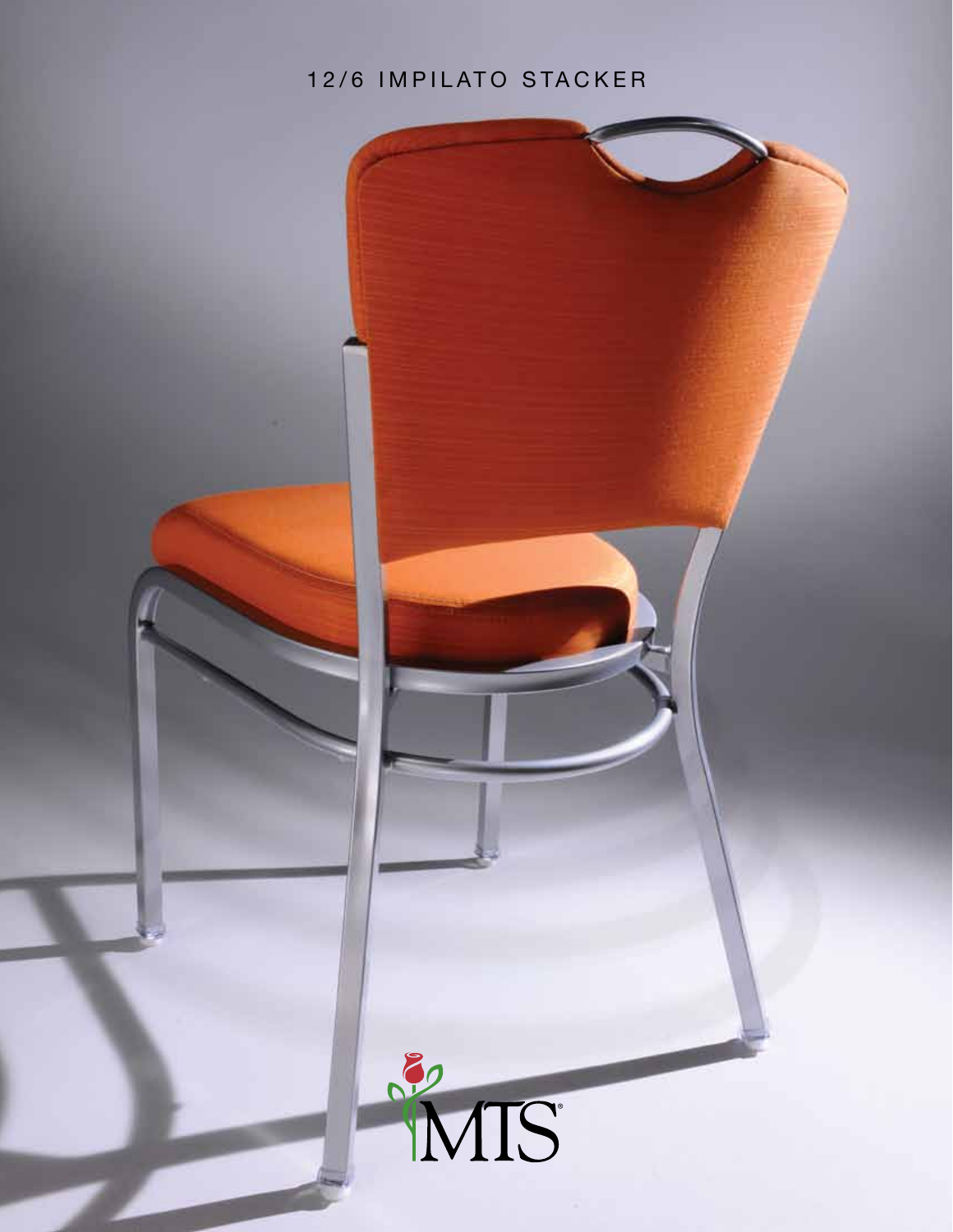### INTRODUCING THE IMPILATO

Impressive. That's the first word that comes to mind when you see the Impilato from MTS. Imagined by the visionaries at Tolleson Saul Design, this chair has a distinctive appearance that's easy on the eyes, while offering stacking performance that takes problems off your hands. It's an advantage that really makes an impact.

- Stacks 12 high in less than six feet of space
- COMFORTweb<sup>®</sup> seat standard
- Five standard upholstered, wood and metal back designs
- All models available in matching barstools
- Industry best 12-year structural warranty

|          | FFATURED AROVE    |                   |  |
|----------|-------------------|-------------------|--|
| model    |                   |                   |  |
| 12-SIX-U |                   |                   |  |
|          | Upholstered Back  |                   |  |
| w        | d                 | h                 |  |
| $18\%$ " | $23\frac{1}{4}$ " | $32\frac{1}{4}$ " |  |

e<br>MTS



| model             |  |
|-------------------|--|
| TESP.             |  |
| Shown with Custom |  |

Embroidered Back w d h 18¾" 23¼" 32¼"

notes: Upholstered backs are available with opional custom embroidery in your design.

All Impilato models stack leg-on-leg safely up to 12 high in less than six feet of space.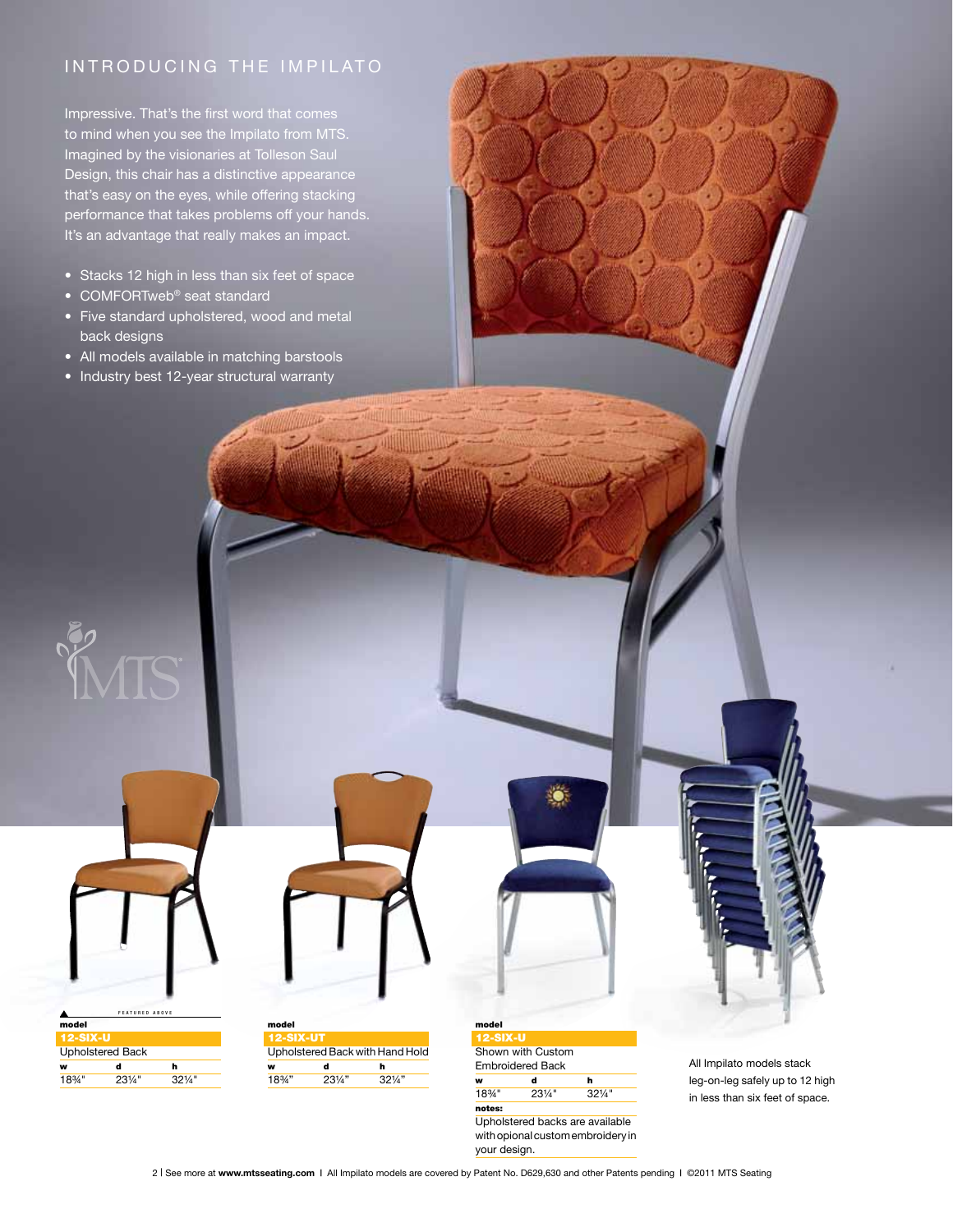

| model       |                      |     |  |
|-------------|----------------------|-----|--|
| 12-SIX-W-30 |                      |     |  |
|             | Shown with Wood Back |     |  |
| w           | d                    | h   |  |
| 18%"        | 23"                  | 42" |  |
| notes:      |                      |     |  |

All Impilato 12-Six stackers are available with matching barstools.



| <b>12-SIX-W</b>   |     |     |
|-------------------|-----|-----|
| Wood Back         |     |     |
| w                 | d   | h   |
| $18\frac{3}{4}$ " | 23" | 32" |
| notes:            |     |     |

Opional laser/CNC cut-out or laser etched custom backs available in your design.

#### model Wood Back with Hand Hold  $\frac{w}{1834}$  d h<br> $\frac{h}{32}$ 18<sup>3</sup>/<sub>4</sub>"

notes: Optional laser/CNC cut-out or laser etched custom backs available in your design.

#### F E A T U R E D A B O V E  $A$  model

œ

F

| mooen      |                       |                                |
|------------|-----------------------|--------------------------------|
| $12-SIX-M$ |                       |                                |
|            | Decorative Metal Back |                                |
| w          | d                     | h                              |
| 18%"       | 23"                   | $32\frac{1}{4}$                |
| notes:     |                       |                                |
|            |                       | Opional laser cut-out custom   |
|            |                       | back available in your design. |